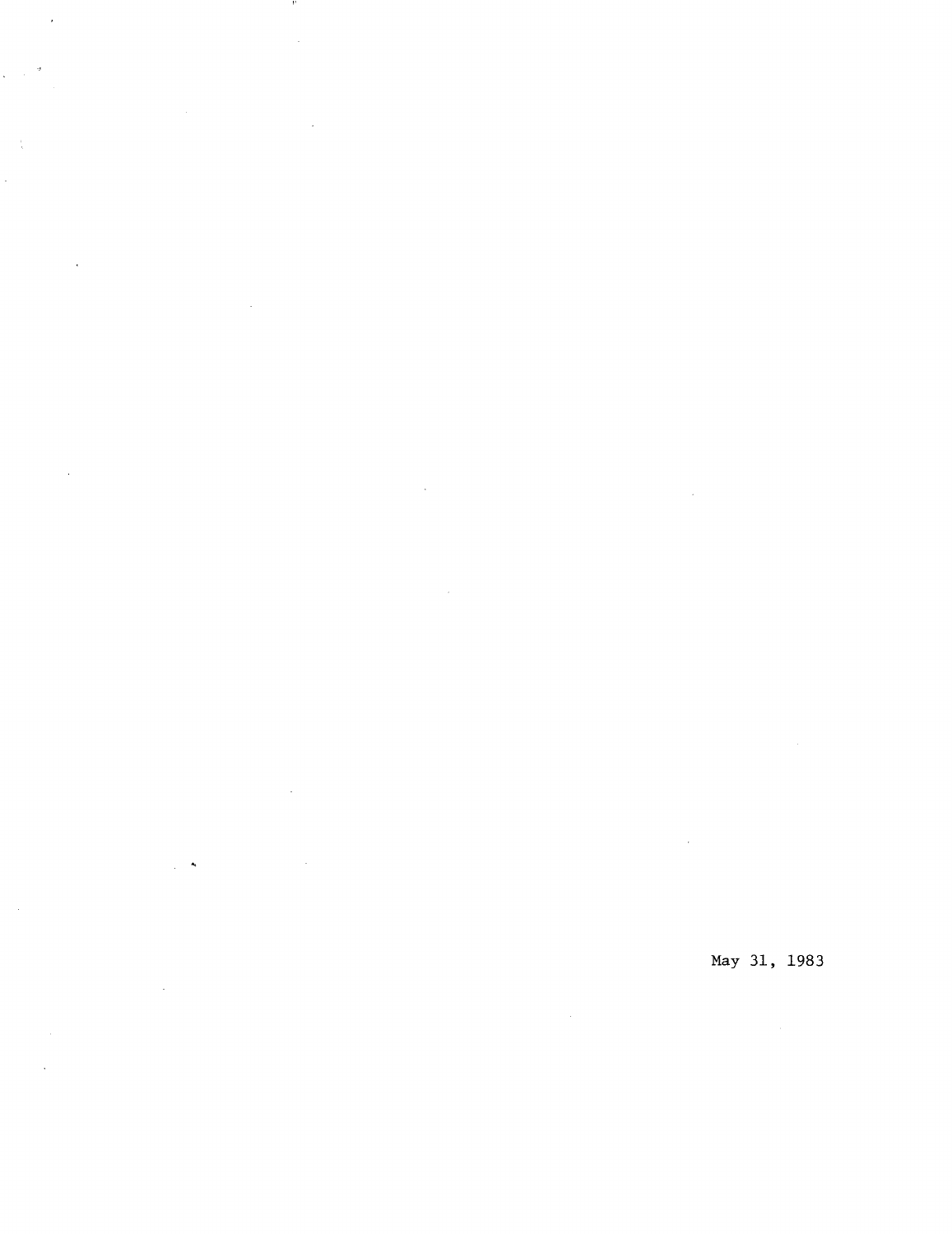The Minutes of the 75th Meeting of the Executive Committee of Science Faculty Council held on Tuesday, May 31, 1983 at 9:30 a.m. in Room 250 Allen Building.

Members Present: Prof. N.E. Losey, Chair; Profs. P.K. Isaac, K.W. Stewart, N.R. Hunter, R. Lyric, K. Kocherlakota, A.N. Arnason, R. Bochonko, J. Berry; Mr. Shawn Baker; S. Catt, Secretary.

Visitors: Prof. C.E. Henry, Mrs. C. Prosk, Ms. N. Elgert.

1) The Minutes of the 74th meeting were approved on a motion by Prof. Isaac/ Bochonko.

### 2) Scholarships

Å

The Chairperson introduced Prof. C.E. Henry, Director of the Awards Office. Ms. Elgert was requested to take the members through the description and criteria for the various awards.

University of Manitoba Faculty Association Scholarship (1)) Alumni Association Scholarships (2) On a motion by Prof. K. Stewart/Isaac these were awarded to: Reimer, Steven Michael, Student #5426460 (Fac. Assoc.) Debroni, Bradley Michael, Student #5425202 (Alumni Assoc.) Leitch, Mark Donald, Student #5425577 (Alumni Assoc.).

It was noted that the above scholarships are not tenable with any scholarship or bursary within the University's program; therefore the three students are not eligible, to receive any further awards.

 $\lambda$ Dr. Maxwell S. Rady Scholarship Morton Stall Memorial Scholarship (1999) Rosabelle Searle Leach Scholarship Benjamin Cohen Scholarship ) Isbister Undergraduate Scholarship University Women's Club Undergraduate Scholarship)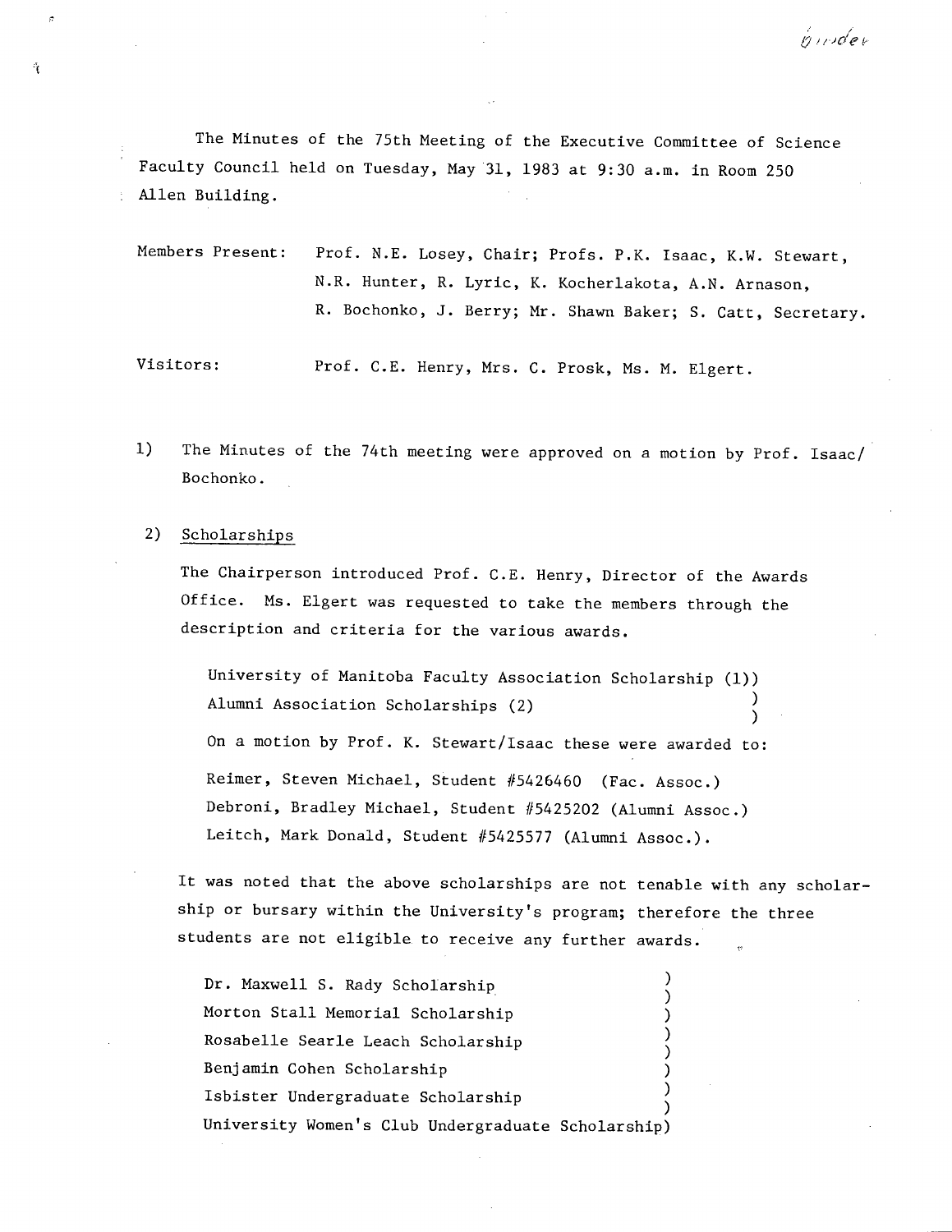On a motion by Prof. Hunter/Arnason the above were awarded as follows:

Dr. Maxwell S. Rady: divided equally between Giliman, Marcia Leah, Student #5404626 Sud, Arun Kumar, Student #5406627

Morton Stall: divided equally between Giliman, Marcia Leah, Student #5404626 Sud, Arun Kumar, Student #5406627

Rosabelle Searle Leach: divided equally among Cheng, Chak Ming, Student #5523434 Chung, Yiu Ming, Student #5512443 Mcllraith, Alexander Leslie, Student #5503971

Benjamin Cohen: divided equally between Schneider, Friederike I., Student #5311430 Kocherlakota, Rama Rao, Student #5524264

Isbister: divided equally among: Cheng, Chak Ming, Student #5523434 Chung, Yiu Ming, Student #5512443 Mcllraith, Alexander Leslie, Student #5503971 Lau, Hin Chu, Student #5506489 May, Joseph Lawrence W., Student #5435925 Schneider, Friederike I.., Student #5311430 Kocherlakota, Rama Rao, Student #5524264

University Women's:

Buller, Marian Irene, Student #5426922.

It was agreed that Prof. C.E. Henry and Ms. M. Elgert would be empowered to make whatever alterations are required as a result of students being unable to accept awards etc., and implement the decisions made at this meeting.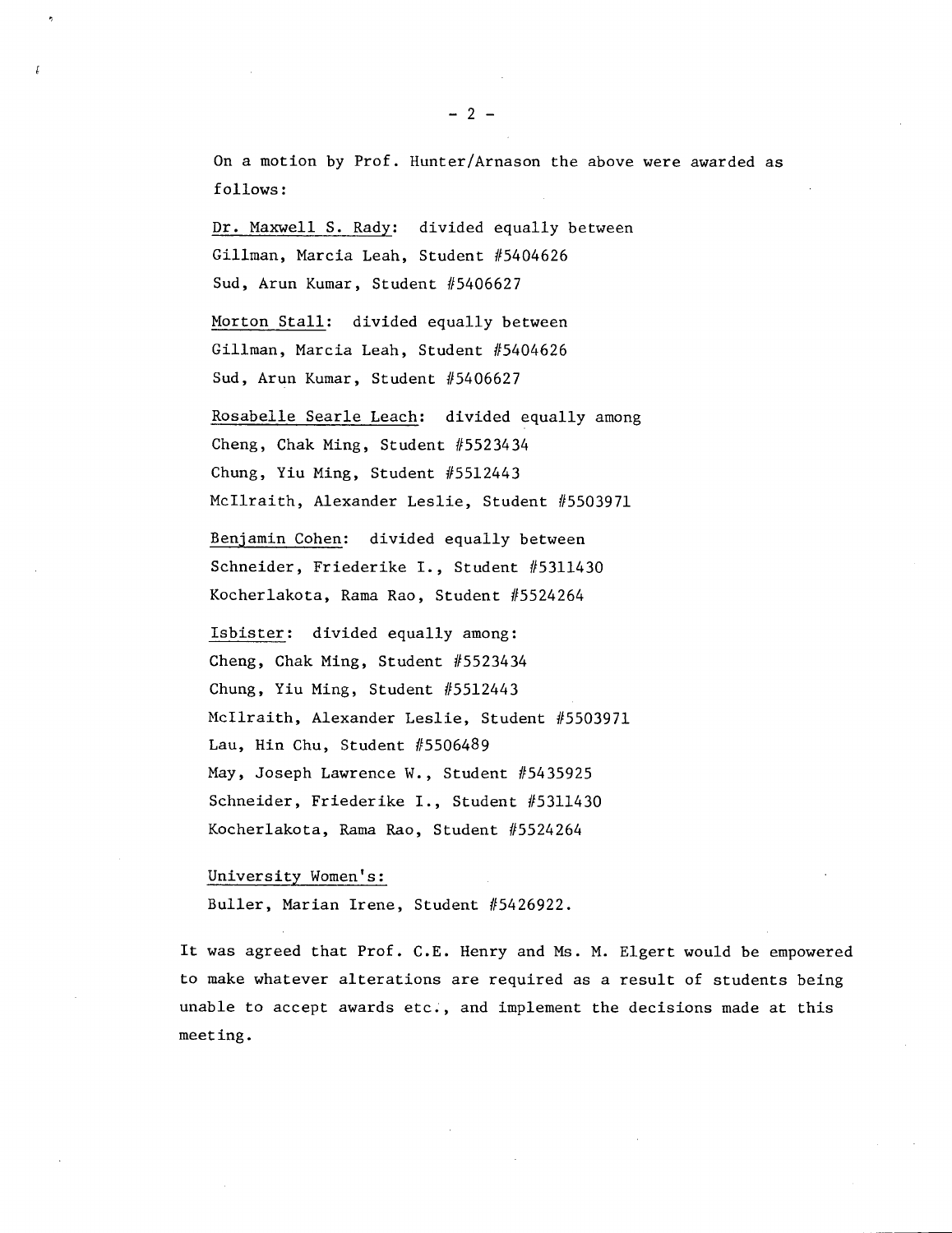# 3) Policy on Showing Students their Final Exam Papers

The policy formulated by the Student Standing Committee and recommended to Faculty Council by the Executive had not been approved by Faculty Council and was returned to the Executive for consideration of a uniform faculty-wide policy.

Prof. Berry suggested that a resolution be sent back to Faculty Council to the effect that (1) students will not be shown their final exam papers before the deadline for applying for an official re-read; (2) After this they may be shown their papers if they ask to see them. Departments may set up their own procedure or mechanism for (2). After some discussion the following motion was proposed (Berry/Hunter):

(1) That the Executive Committee recommend to Faculty Council that it establish a rule that says no student can be shown the exam before the appeal deadline has passed.

CARRIED.

A long discussion followed on proposal #2 above; the consensus was that it is not possible to have a uniform faculty-wide policy; some members expressed the view that as the University had no policy it was not necessary for Science to have one. It was moved by Hunter/Isaac, that

Each Department clearly establish policies to deal with students wishing to see their final paper after the appeal process. There should be a clear policy in cases of those courses taught jointly by more than one Department. DEFEATED.

2 in favour,

3 opposed.

Several members thought the matter would be referred back again by Faculty Council unless a clear and uniform policy was recommended. However, one expressed the view that the Executive should advise Faculty Council that it agreed it is impossible to have a standard policy. If Faculty Council would not accept that, it should take the matter up with Senate. It was moved, Arnason/Lyric that:

-3-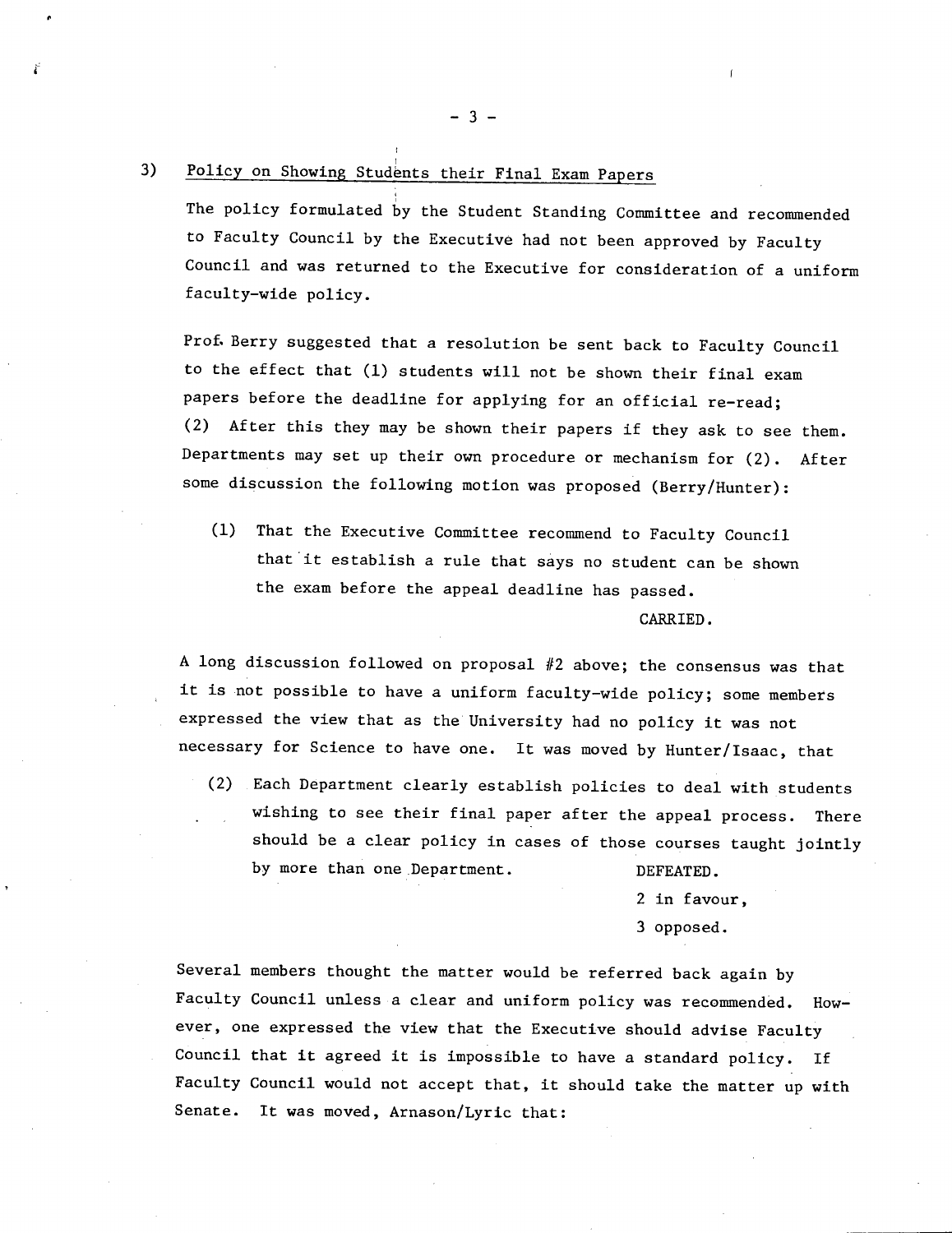(3) "The Executive tell Faculty Council that in the view of the Executive Committee it is impossible to have a faculty-wide policy."

## CARRIED.

Motion #2 was proposed again (Berry/Hunter) and was again defeated.

There being no further business the meeting adjourned at 10:41 a.m.

 $\mathbf{I}$ 

 $\frac{1}{2}$  $\mathbf{i}$